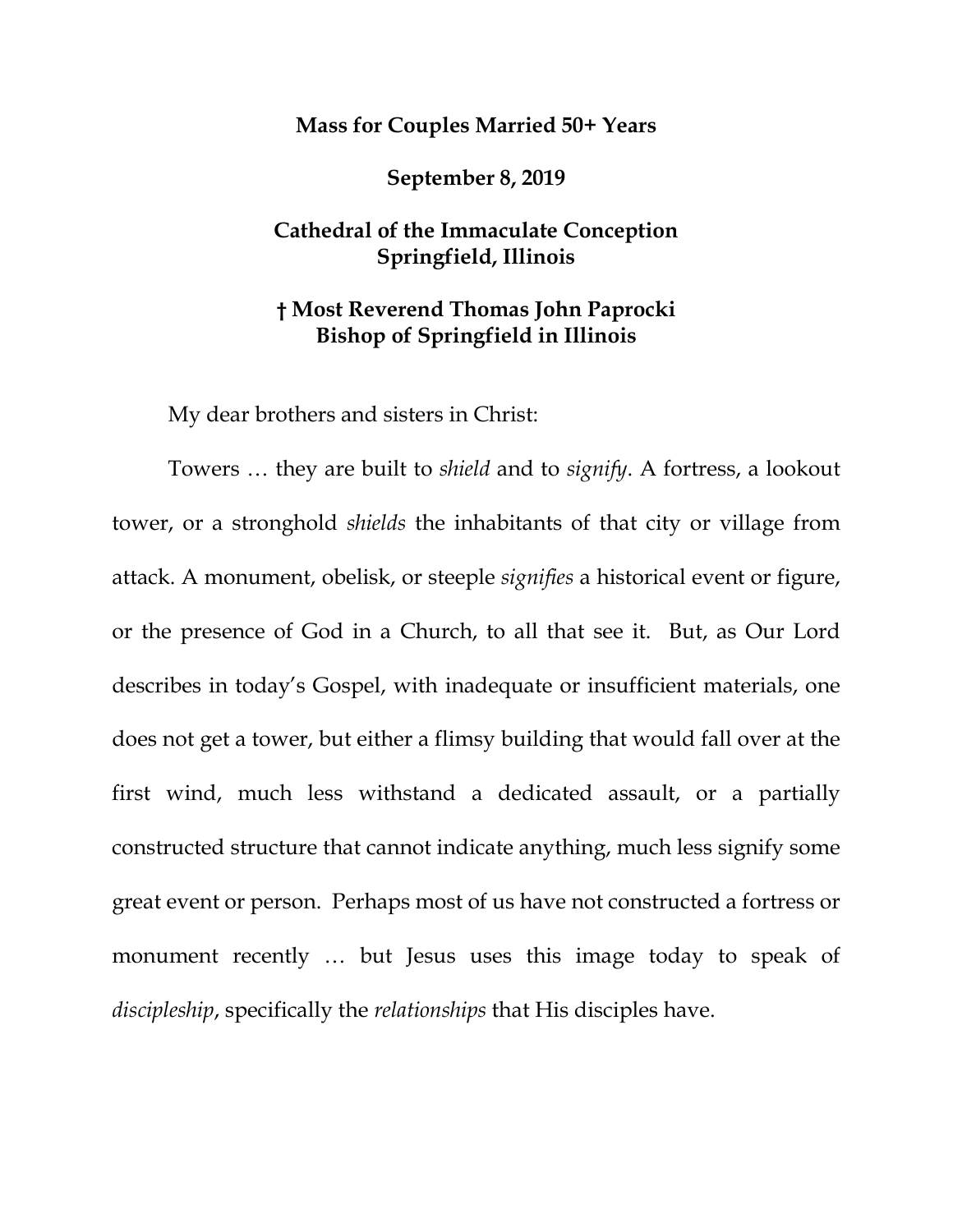*Whoever "does not hate his own father and mother and wife and children … even his own life … cannot be my disciple".* 

These words hurt. Jesus seems to ask us to jettison everything we hold most dear in the world: our parents, spouses, children, even lives. Must the disciple repudiate all of that?! Christ offers the image of a tower to explain this puzzling demand: like a tower, if our relationships are constructed without the proper materials, or upon inadequate foundations, *they will fail*. God made each and every one of us in His own image; we *are* meant for community, relationship, and friendship. We image the Trinity by being parents, spouses, and children, and our very lives are a great and glorious participation in His life! So why does Jesus require us to "hate" all that?! … Because *if we do not love Him first, we not only lose everything else – not only does the tower fall – but all those other relationships become an anti-Gospel, a broken icon of God's love – they signify the opposite of Divine Love.*

That word "hate," *musei* in Luke's Greek*,* does not indicate an affective shaming or denunciation of someone, but refers to the willed *choice* to not put them before God in our lives. The truth is, *we are building a tower*, we *are choosing someone* or *something* to give ourselves to, and our decisions put into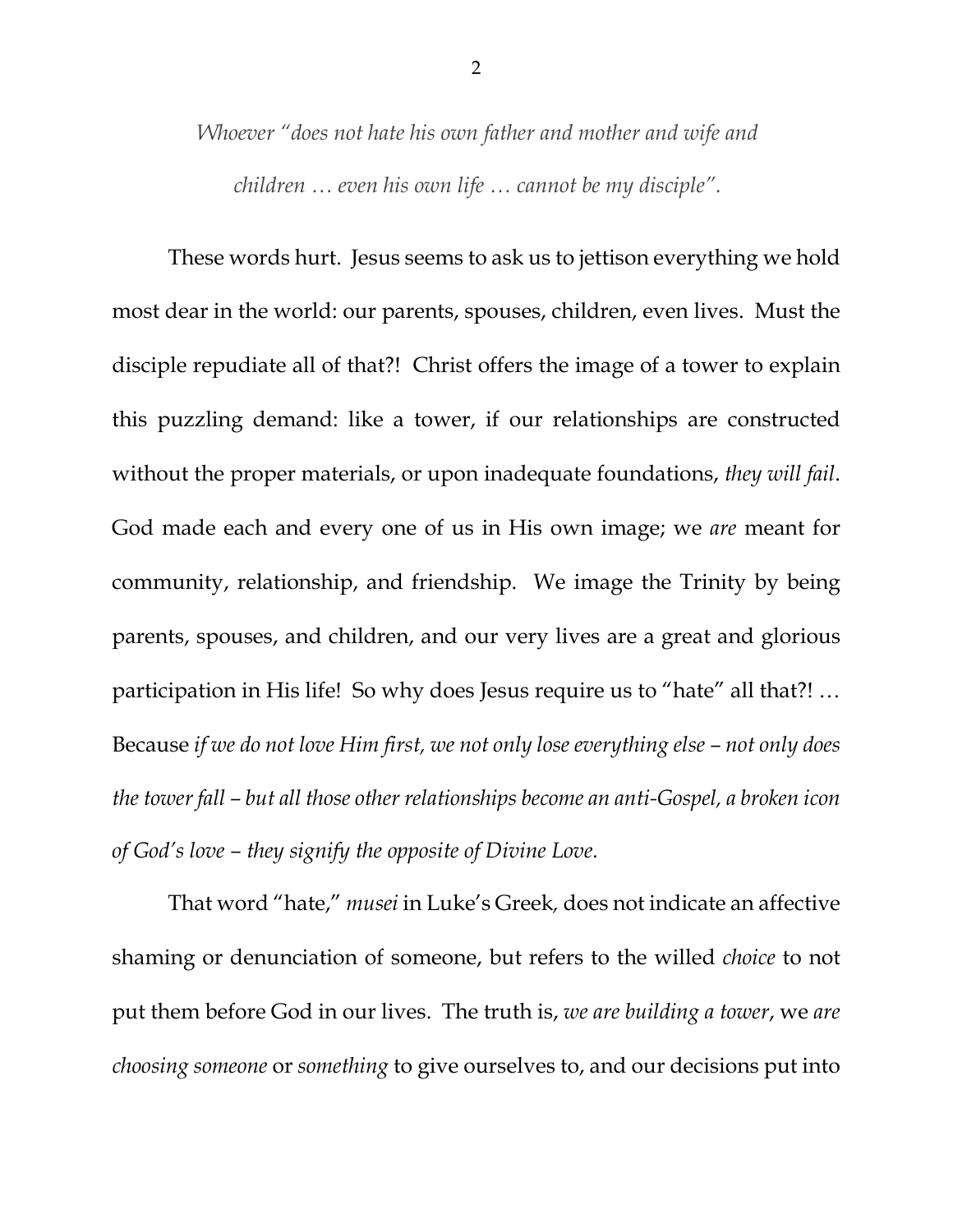action who or what we decide to love most. If that someone is not God, every other relationship will collapse before the assaults of Satan and the storms of the world, and even more insidiously, they will also fail to signify to the world the divine love that our lives are meant to symbolize.

In this regard, I recall a conversation with a lay man who told me how he had been challenged by an evangelical Christian friend some years ago as to whether he truly accepted Jesus as his Lord and Savior. Although he went to Mass every Sunday, contributed financially to the support of his parish and lived according to the moral teachings of the Church, he had to admit that he had not placed Christ above everyone and everything else in his life. In fact, he had been experiencing some marital problems because, as he put it, he loved his wife too much. Anticipating that I would ask how it is possible to love your spouse too much, he explained that he had loved his wife more than God. The problem with making your spouse into a deity is that gods are expected to be perfect, and when the spouse whom you expect to be perfect turns out not to possess the perfection you were seeking, the relationship starts to go sour. The solution for this man was to make Jesus Christ the sovereign Master and Lord of his life, to put his relationship with

3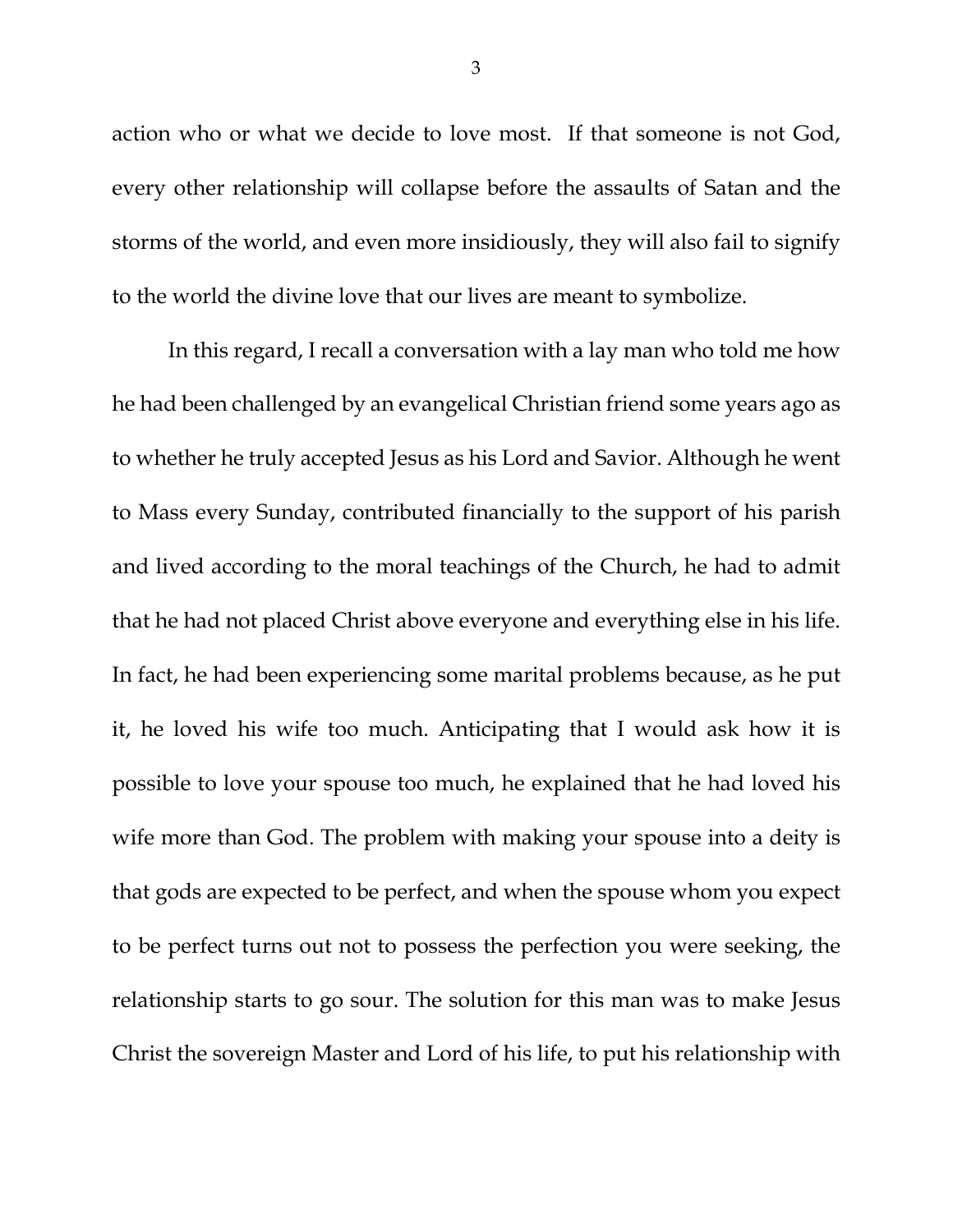his wife into that proper perspective. He could still love his wife intensely, but only secondarily to his love for God.

The key to understanding this lesson is that we are all created to love God, and if we turn to someone or something else to fulfil that kind of love, we will come away empty, and we will probably inflict injury upon them in the process. No human person can fill the hole that exists in our heart for God's presence, *but*, if we choose God first, then our hearts are molded and shaped to properly love those that He has entrusted to our care and our charity. It is by loving Christ above *everything,* and *everyone*, that we *can* construct the human relationships that will shield us from sin and signify the victory of divine love in our lives.

In today's Gospel, after speaking such challenging words on the proper love of persons in the disciple's life, Christ also speaks of our loves in situations, and for things, and His words remain demanding:

*"Whoever does not bear his own cross and come after me, cannot be my disciple." "whoever of you does not renounce all that he has cannot be my disciple."*

This same truth applies to all of us. If we avoid the cross that confronts us in our day-to-day life, seeking ephemeral peace and success rather than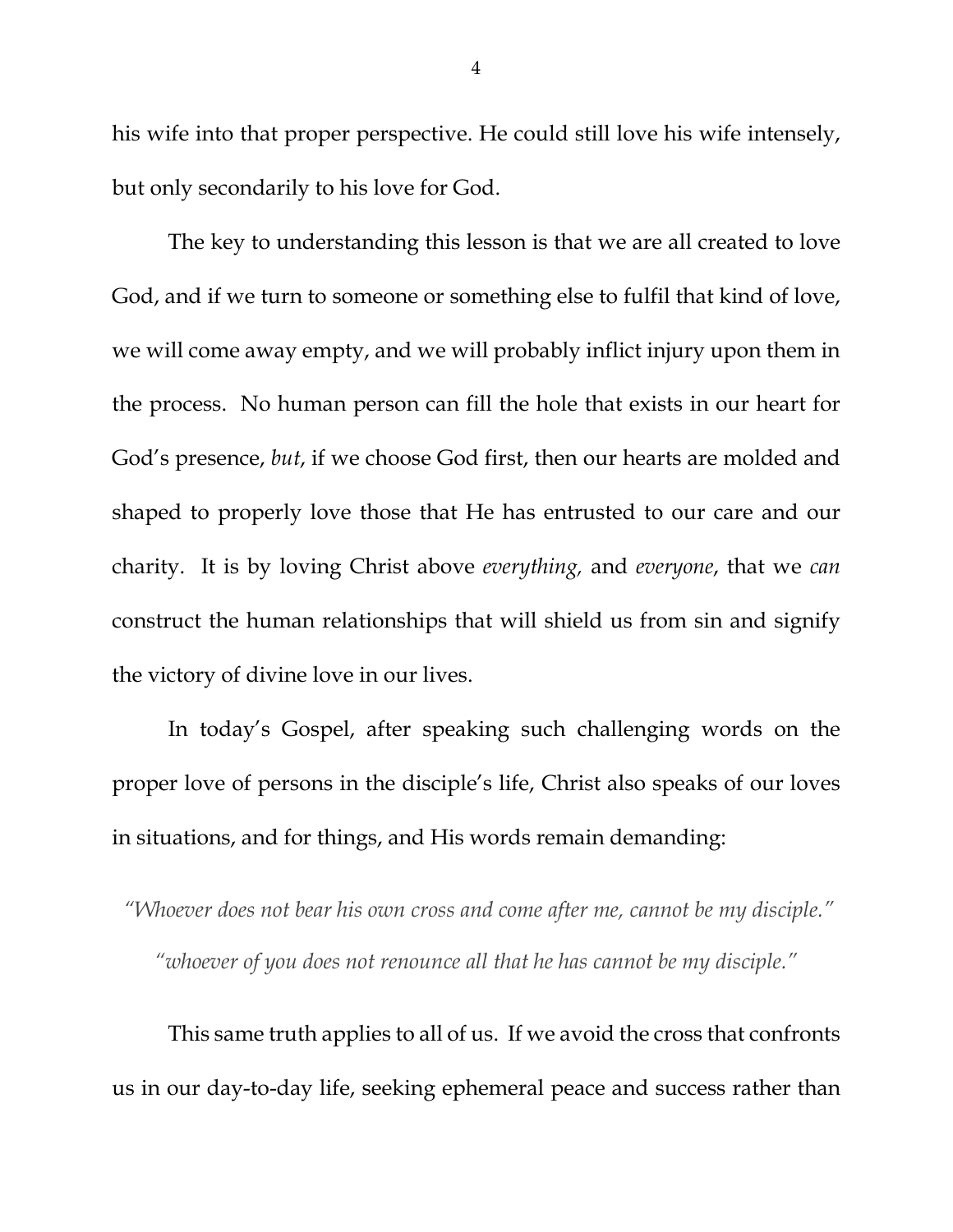the duties and responsibilities that come with following God, we will lose our peace – our lives will crumble – and with it our evident discipleship. The same also applies to possessions. If we allow them to consume our time, money, and attention, they will enslave us – bringing down the tower of our lives – and draw us away from the witness we are called to give of reliance on God in everything.

But today we keep our focus on relationships because we celebrate today the spousal relationships exemplified by all of you who celebrate 50 or more years of married love. It is not ironic, but incredibly providential, that Our Lord's words speak directly to you today because your marriages would not have survived, much less continued, to sacramentalize the fidelity and fecundity of God's love for all those years if your love had not first been founded on God's love, and then repeatedly renewed by love of God. Your marriages *have* shielded and signified that choice of God first, and your lives together are the testament, the *tower*, built upon those foundations.

Today, it is with great joy and gratitude that we join in prayer and praise to God, as you once again entrust your spouses, and the bond you share, to His grace and providence. Choose today, again, to love God first,

5